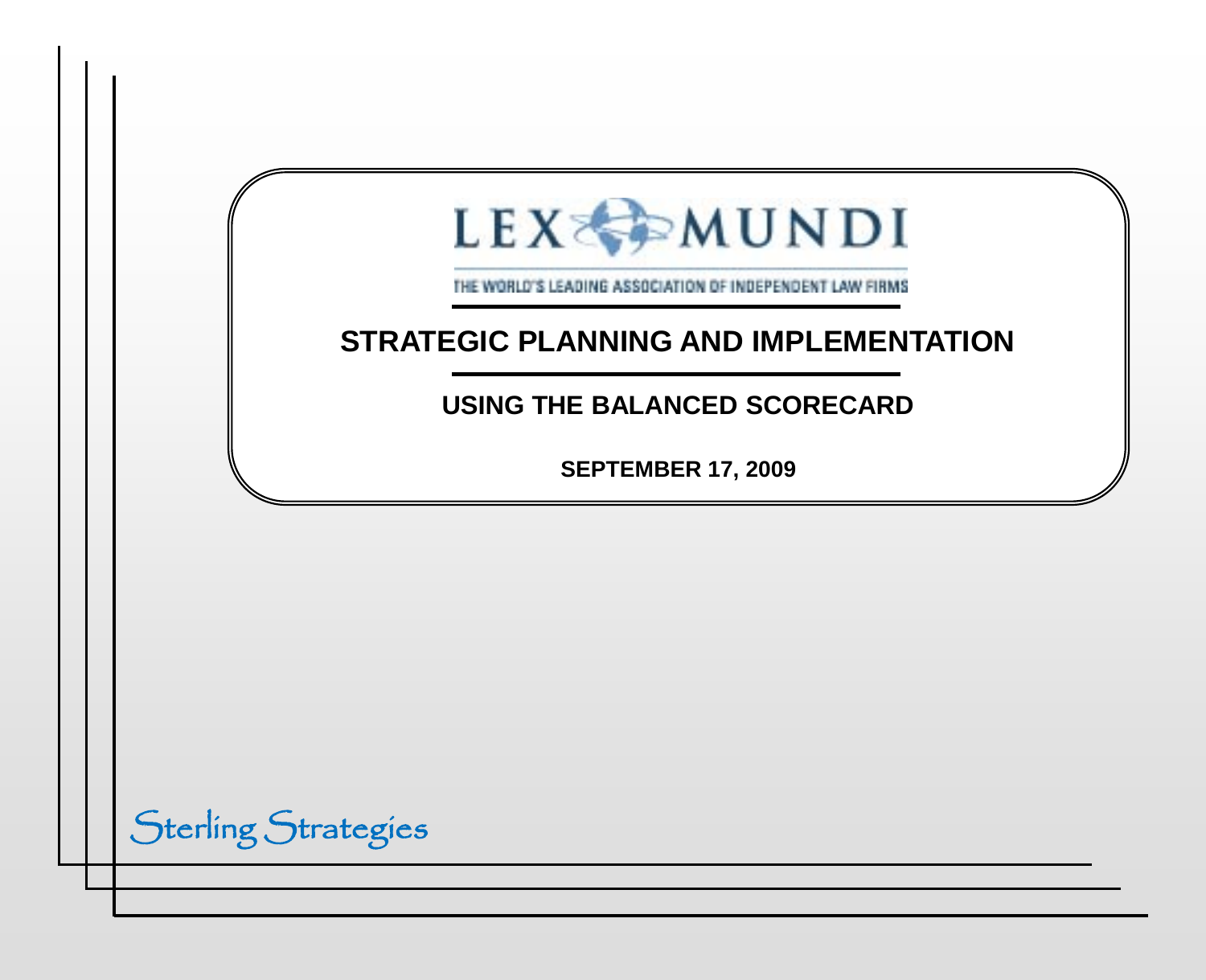## **Agenda**

- Post-recession balancing act clients/profits 茧
- The balanced scorecard a tool designed for this issue 耳
	- What it is and how it works
	- Looking at the four dimensions
- Pragmatic steps to using the tool in a law firm 其
- Case studies (time permitting) 茧
- Q&A 茧
- 亙 Lunch

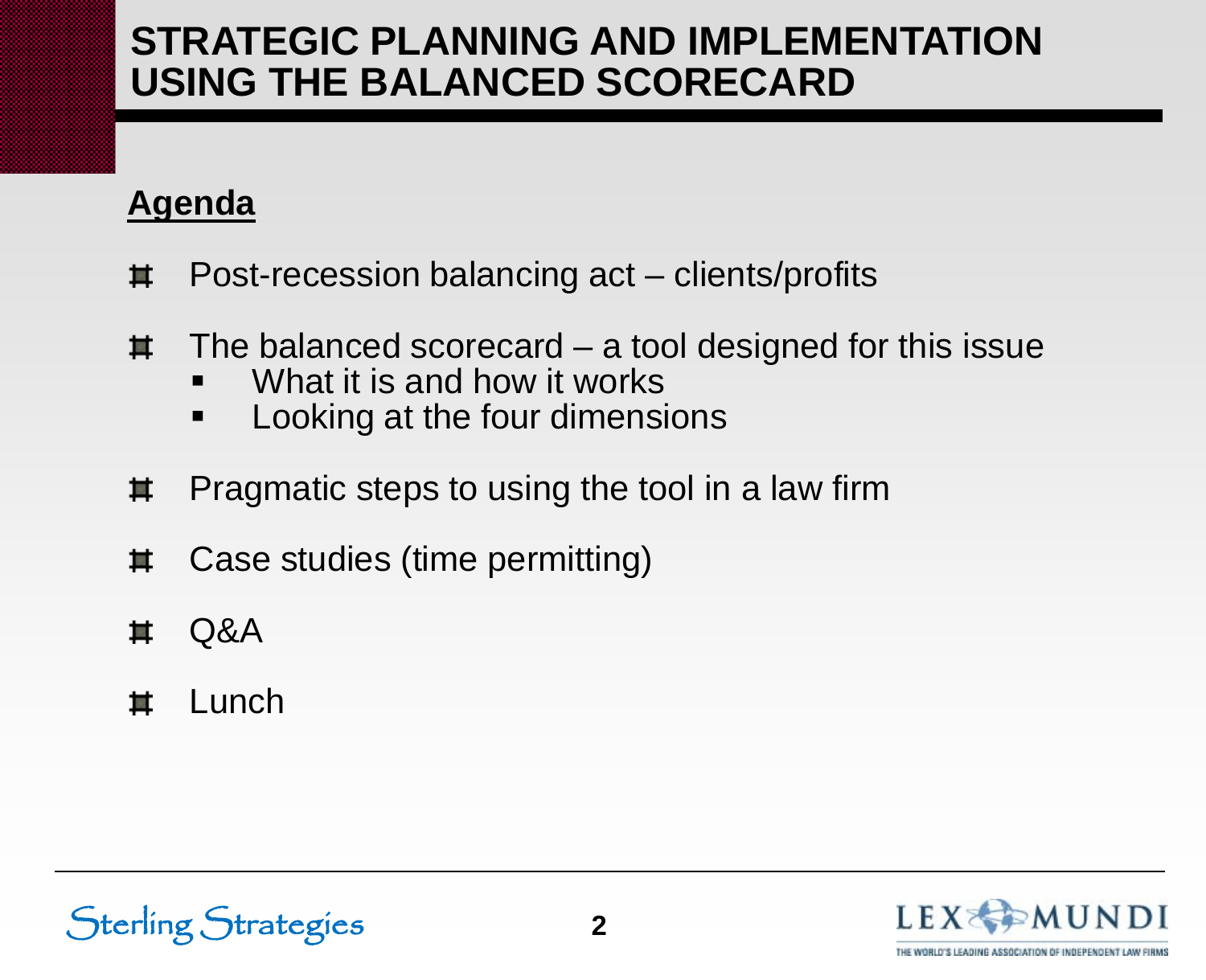# **THE BALANCING ACT**



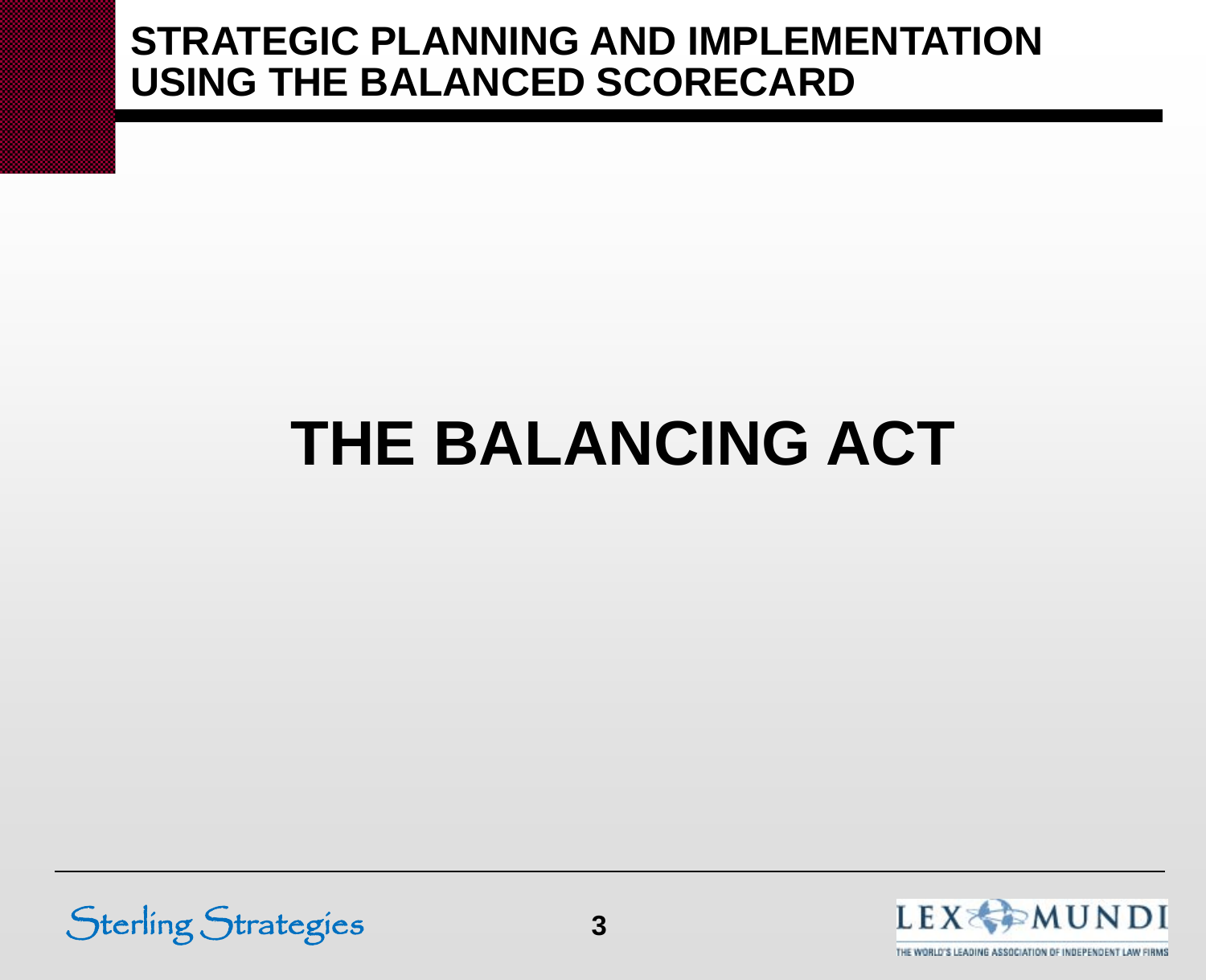#### **The Post-Recession Balancing Act**







THE WORLD'S LEADING ASSOCIATION OF INDEPENDENT LAW FIRMS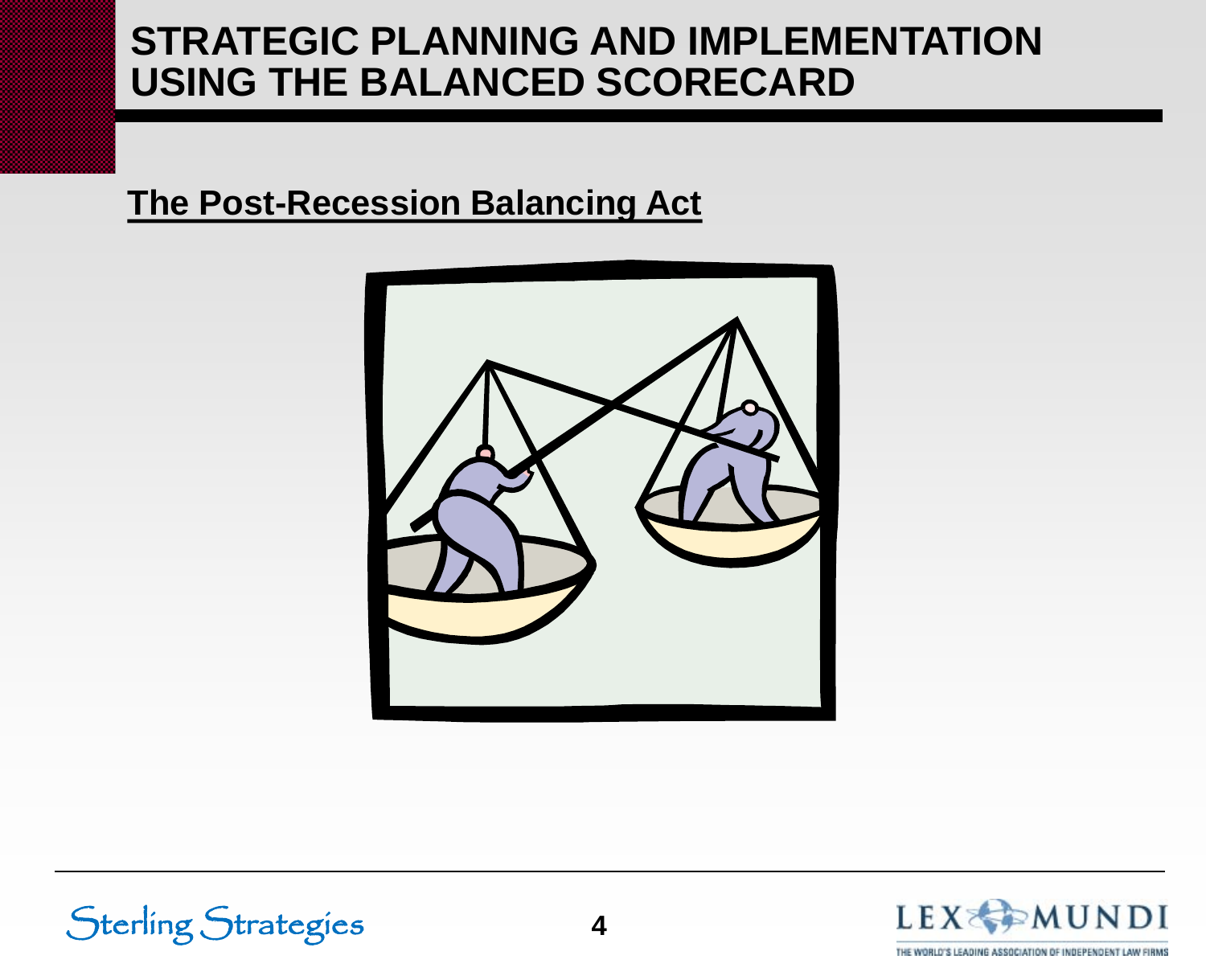#### **The Post-Recession Balancing Act**

- The recession has had an impact on clients' expectations of 苴 value (i.e., results ÷ costs)
	- Persistent rate increases drove profit growth
	- **Associate starting pay highly visible and seemingly** irrational
	- Quality mid-size firms are proving to be capable…
- Meanwhile, partner mobility has increased for a decade 其 following the recession it is fair to expect that mobility will return (particularly for those with strong client relationships)
	- Financial performance matters in the battle for talent
	- Thus, profit growth must return and it is less and less likely to come simply from rate increases



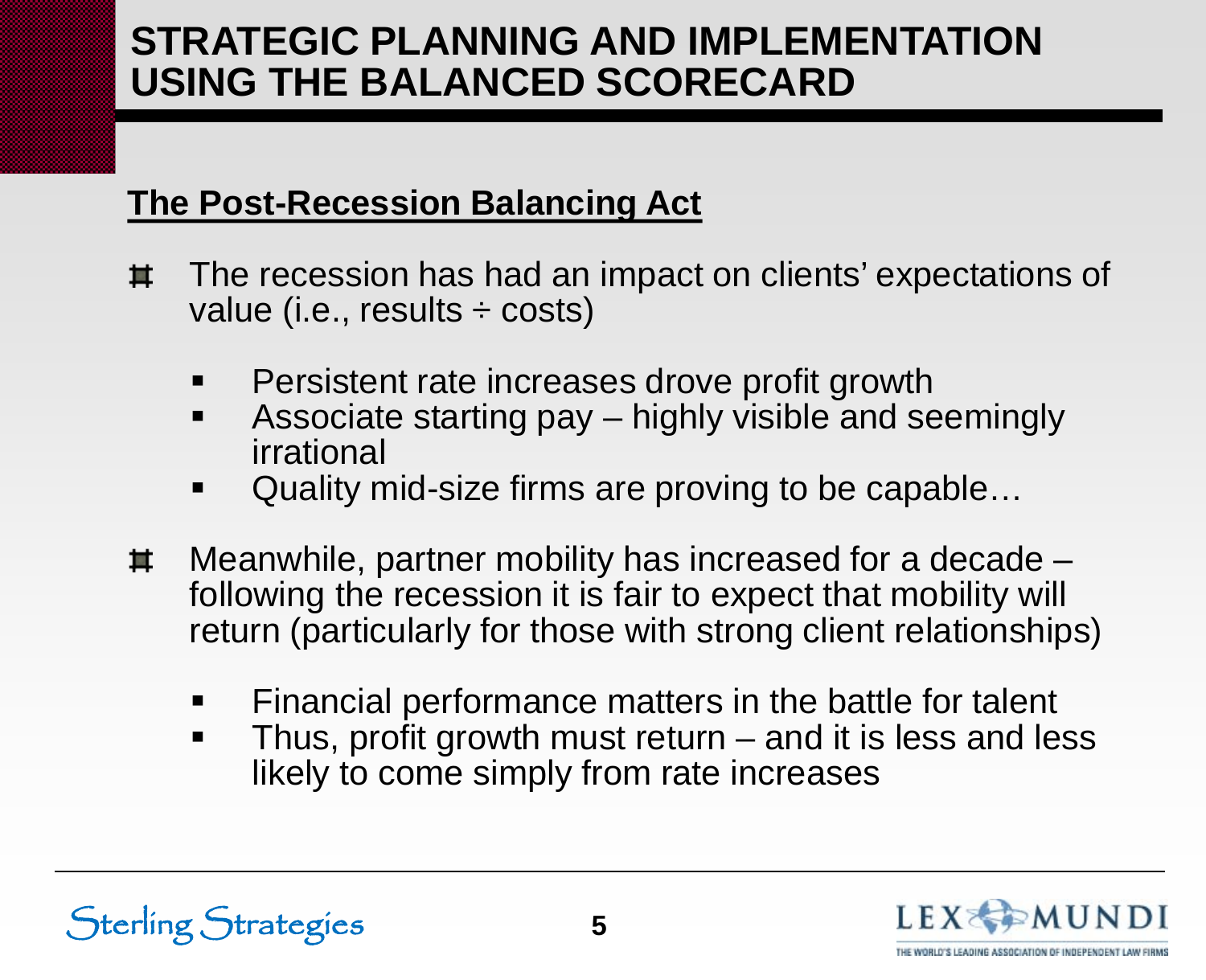#### **The Post-Recession Balancing Act**

- Strategic planning and implementation need to balance the 其 needs and expectations of these two key stakeholders
	- **Clients**
	- **Shareholders/partners**
- The balanced scorecard was developed specifically with 其 this need in mind



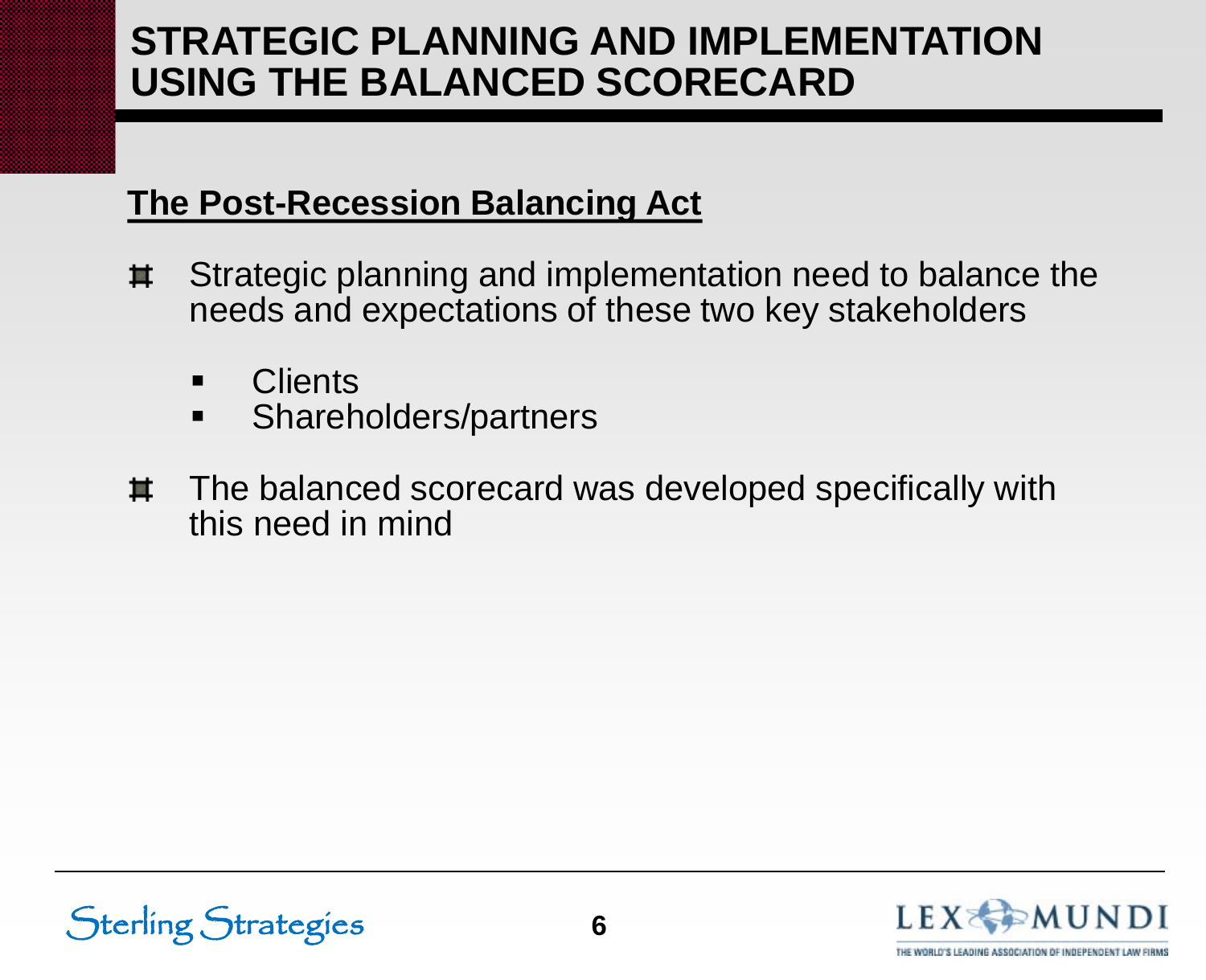## **BALANCED SCORECARD – AN INTRODUCTION**



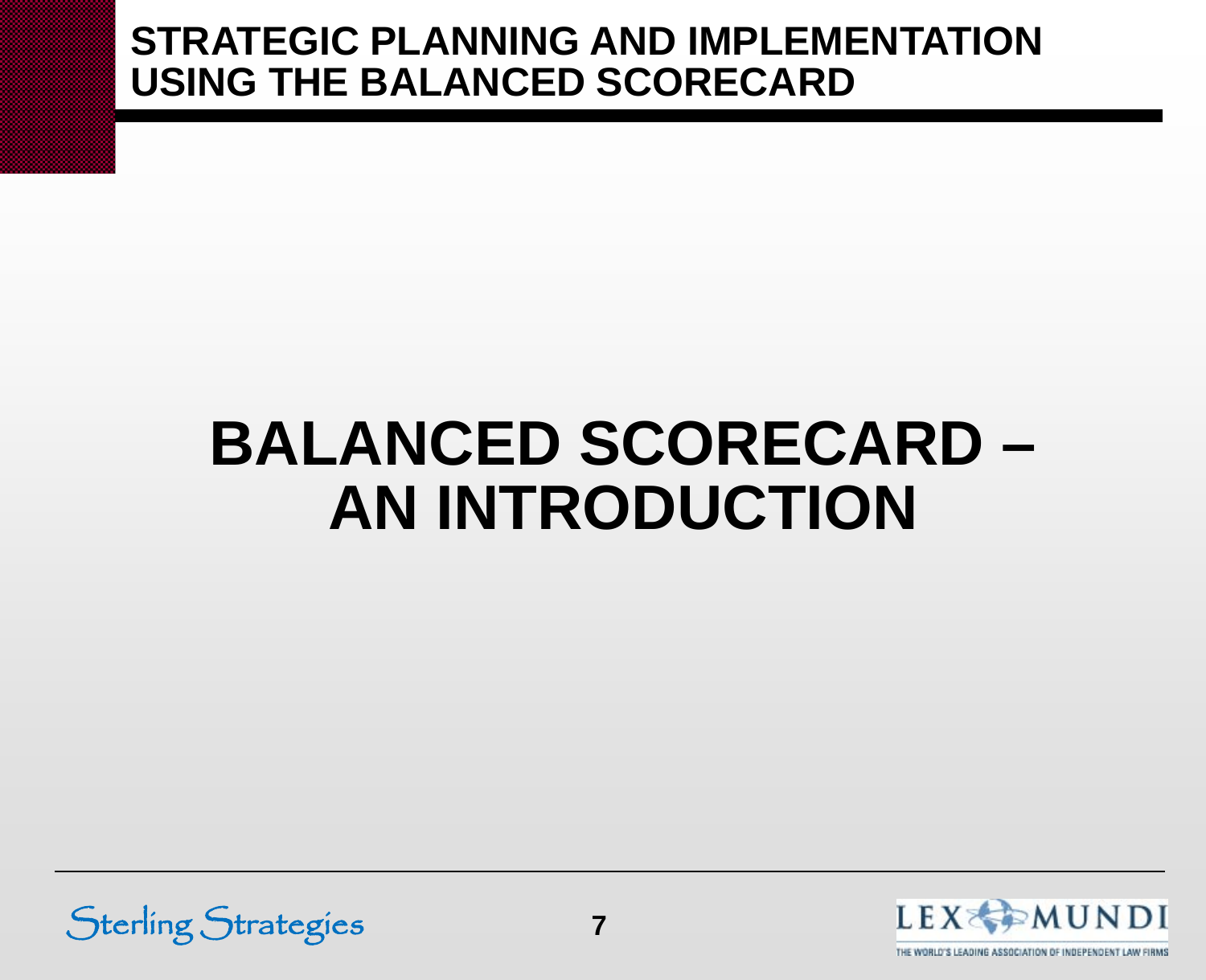#### **The Balanced Scorecard – An Overview**



**8**

Sterling Strategies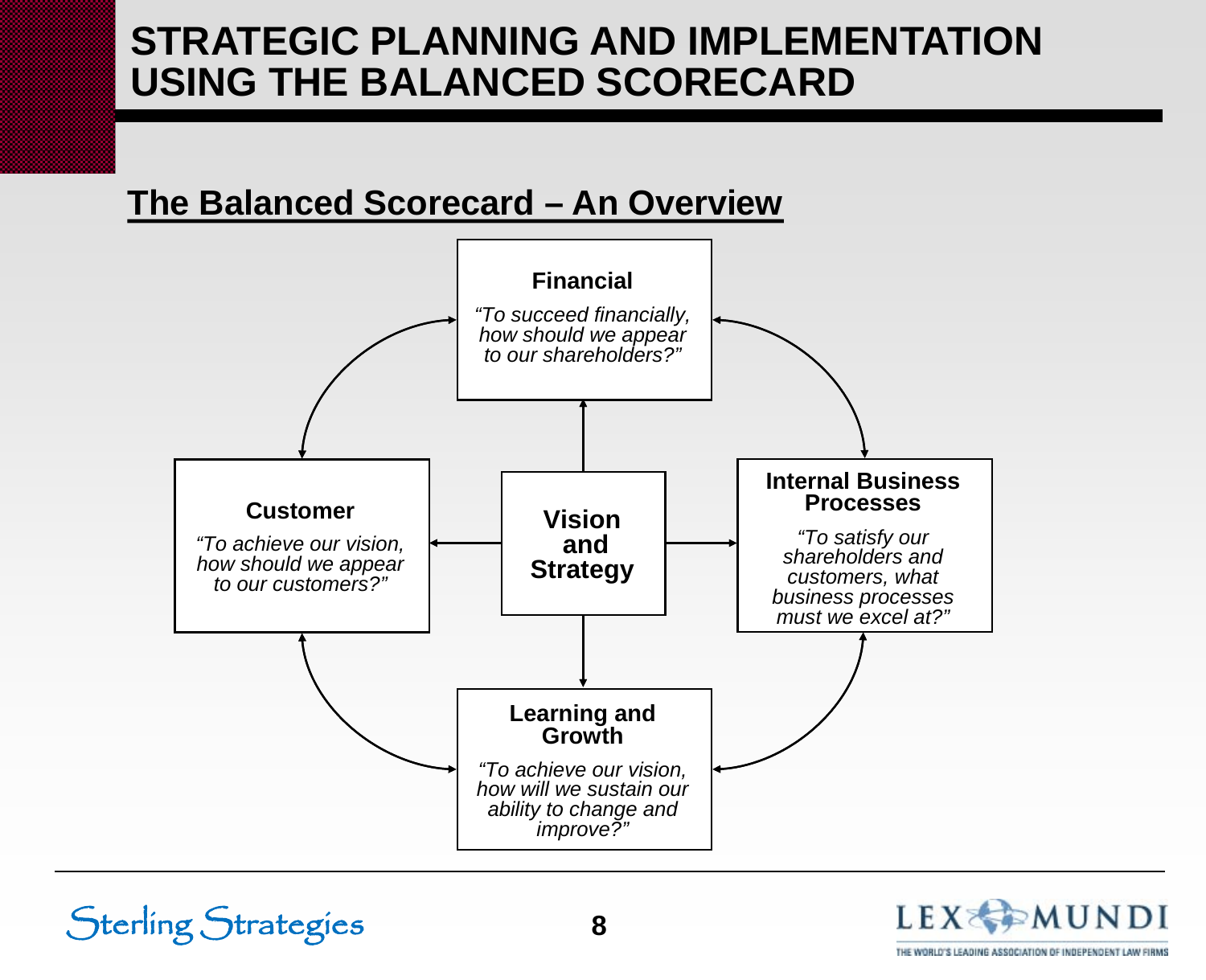#### **The Balanced Scorecard – An Overview**



Sterling Strategies **9**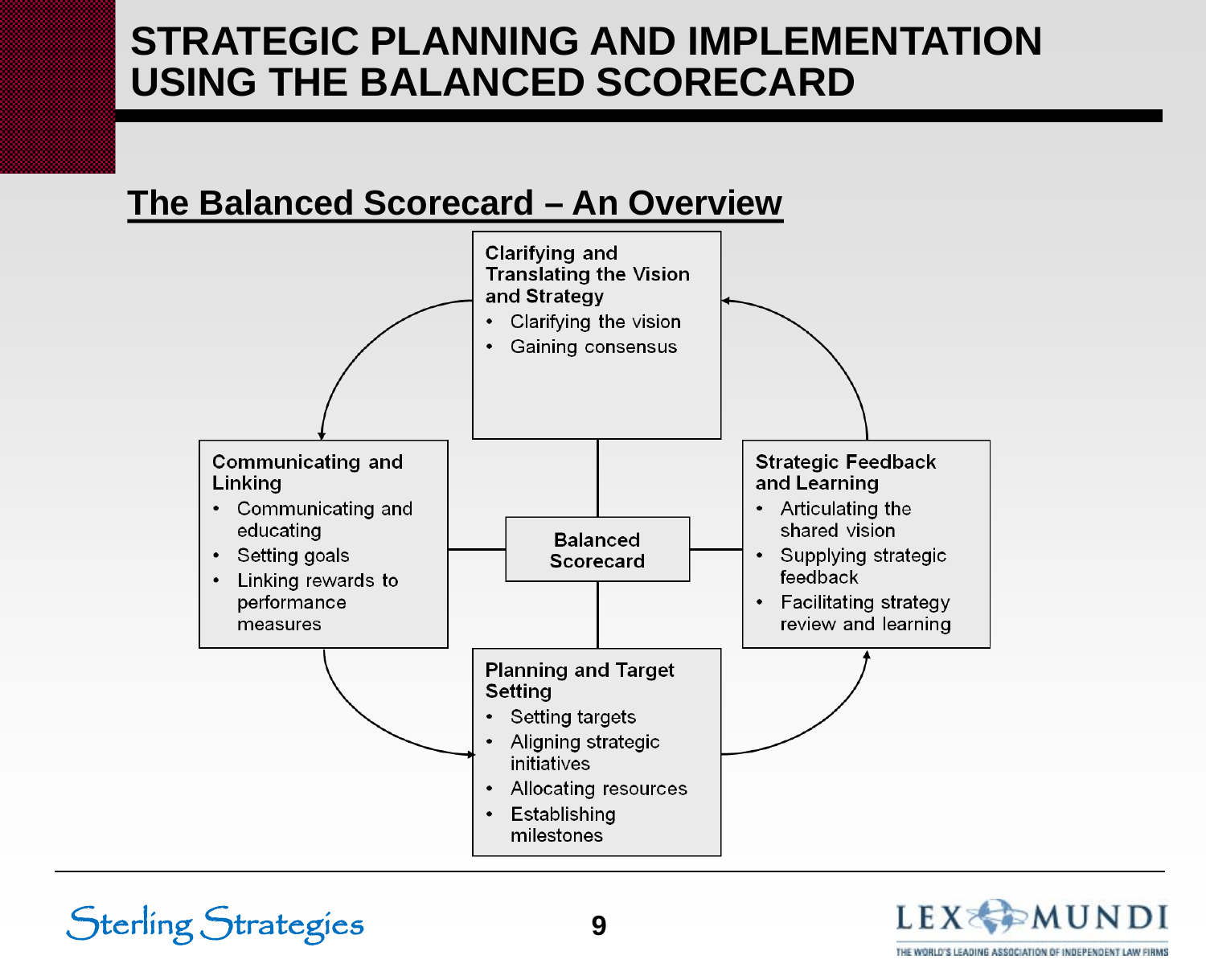#### **The Balanced Scorecard – Financial Dimension**

- The importance of (obsession with) PPEP grew steadily 其 over the past decade
- PPEP is a legitimate measure of financial performance 其 and it has become the de facto yardstick
- Remember there is a numerator and a denominator… 苴



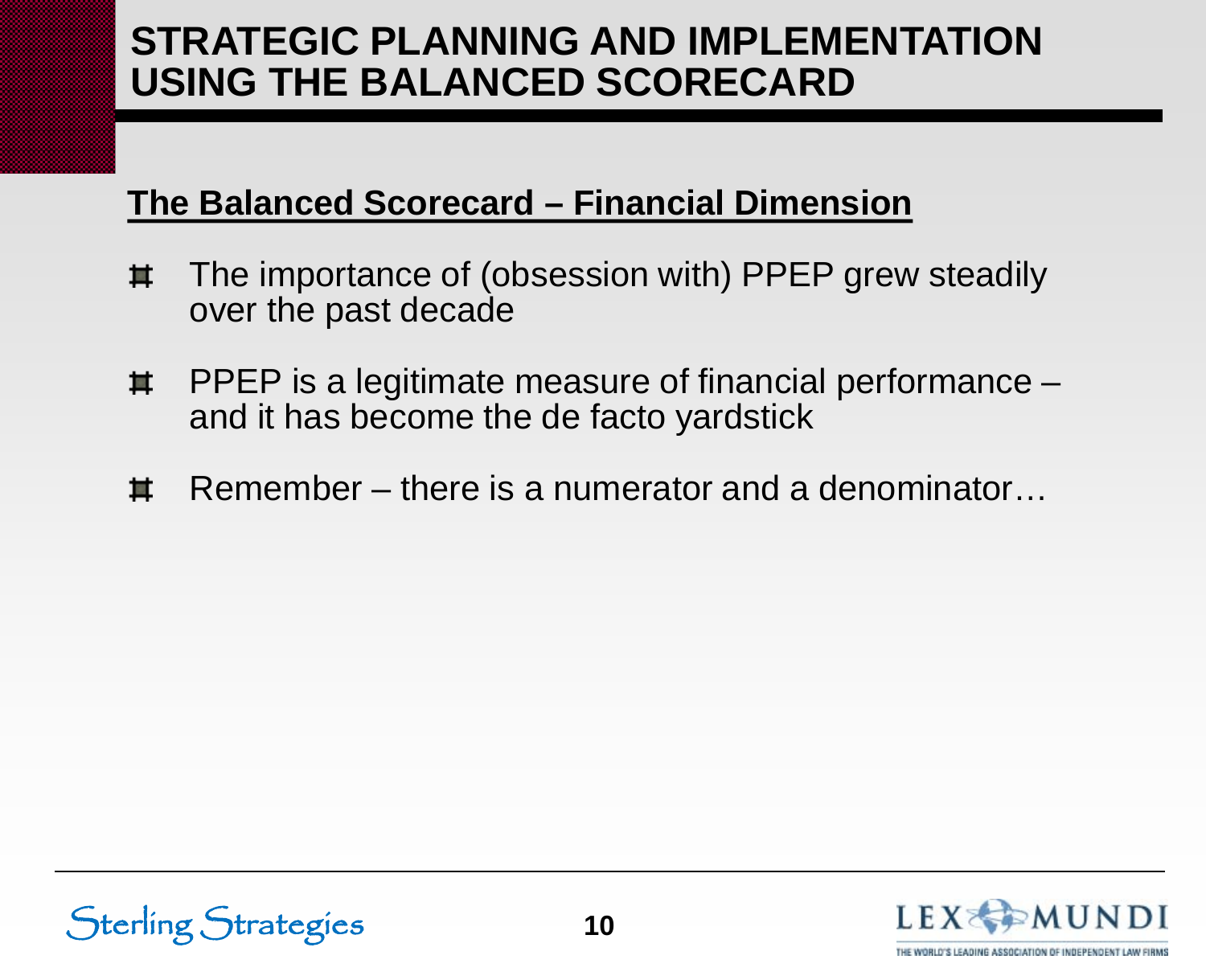#### **The Balanced Scorecard – Financial Dimension**

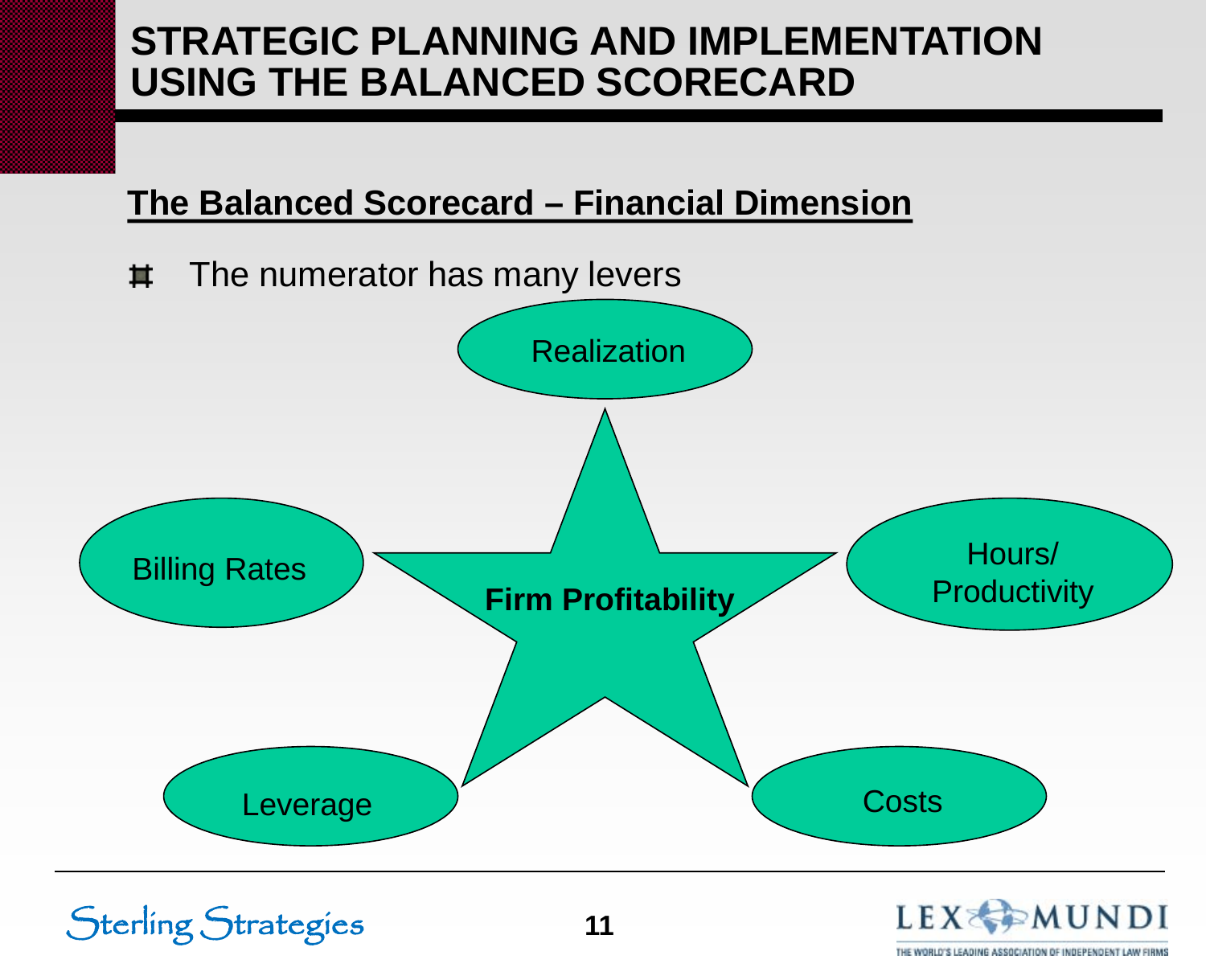#### **The Balanced Scorecard – Financial Dimension**

- The denominator has one lever the number of equity 茧 partners
- The euphemism for managing the denominator "financial 其 engineering" – is just another way of saying de-equitization and/or firing partners
- It is reasonable to expect the business model to change in 其 the coming years – and to expect equity ranks to continue to tighten
- But, the balanced scorecard (and strategy development 車 more broadly) is not about managing the denominator

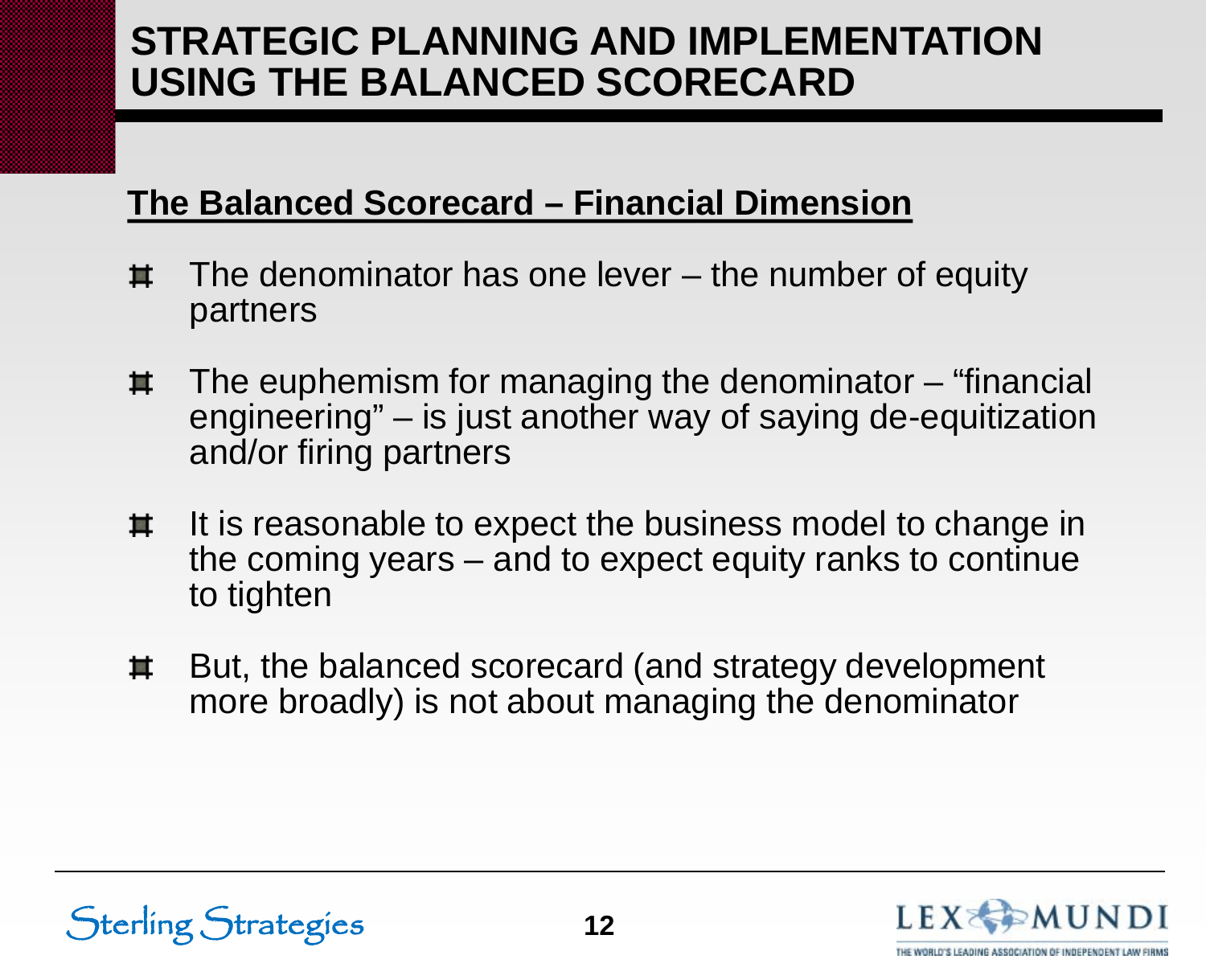#### **The Balanced Scorecard – Client Dimension**

- What do we (want to) look like to our clients? 苴
- How do we know when we have achieved that? 苴
	- **EXEC** Client diversification (breadth and diversity of client relationships)
		- Number of clients at defined threshold
		- No clients representing defined percentage of fees
	- **EXEC** Large/Institutional relationship
		- % of fees from large transactions/cases
		- **\*** % of fees from clients over threshold level
		- **\*** Increase in number of large relationships
	- Depth and breadth of relationships
	- Client satisfaction scores/feedback
	- Third party rankings (see the Mallesons case)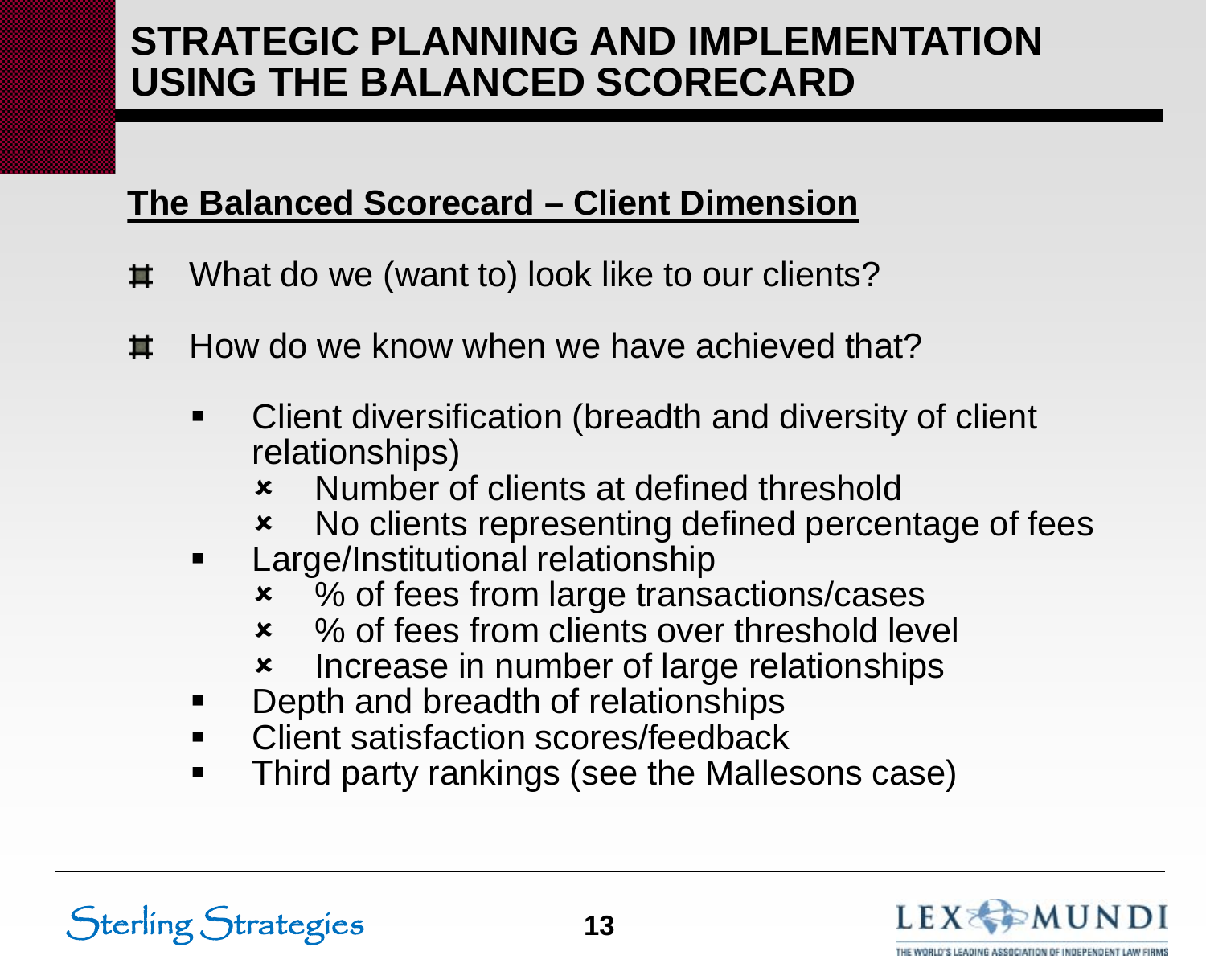#### **The Balanced Scorecard – Client Dimension**

Key Findings from all 4 Firms – Area of Law Count Clients with work in only one Area of Law have a much higher attrition rate than those with more breadth of work



**Source**: Redwood Analytics

Sterling Strategies

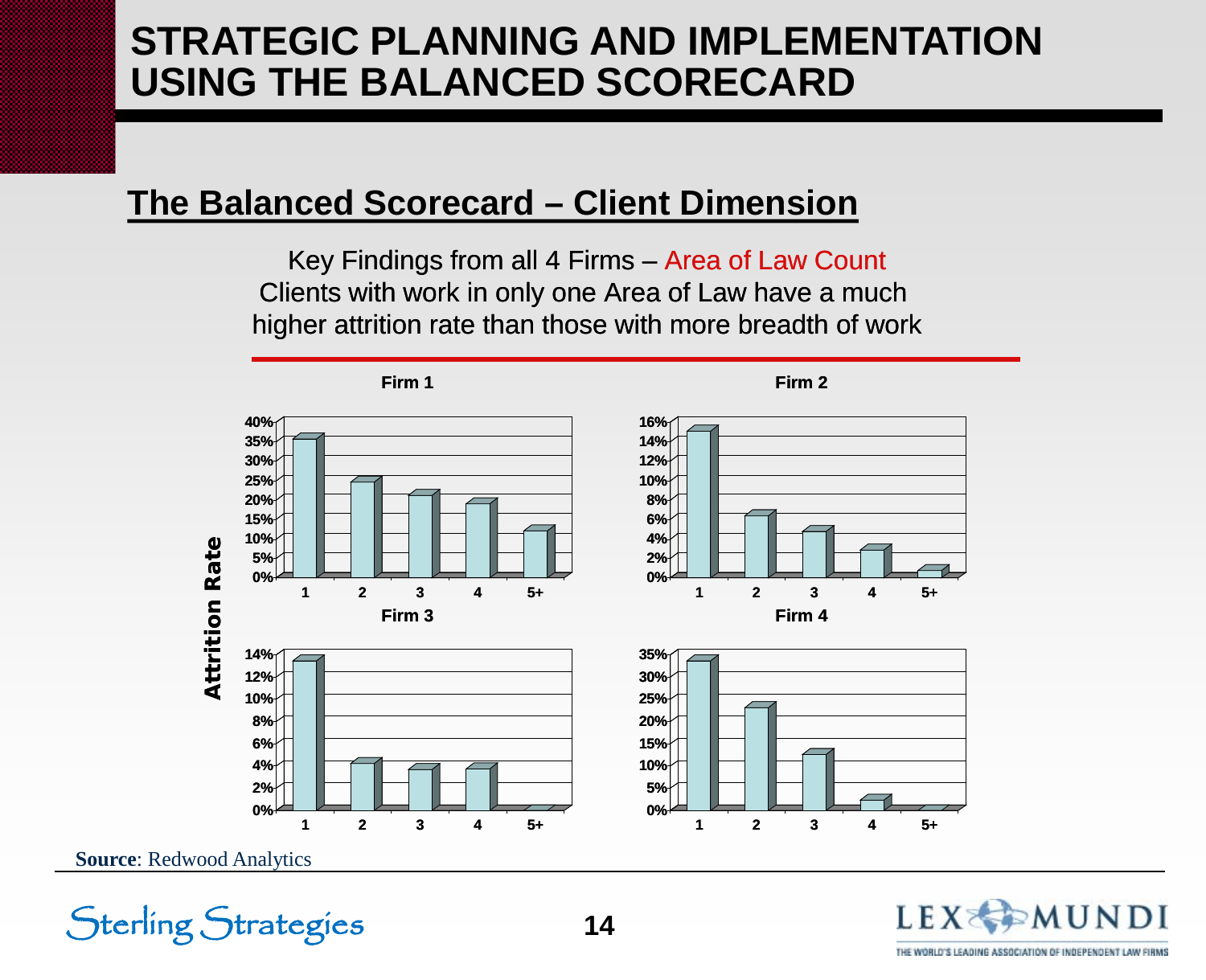#### **The Balanced Scorecard – Client Dimension**

Key Findings from all 4 Firms - Partner Count Clients who have more partners involved in their relationships have lower rates of attrition



**Source**: Redwood Analytics

Sterling Strategies

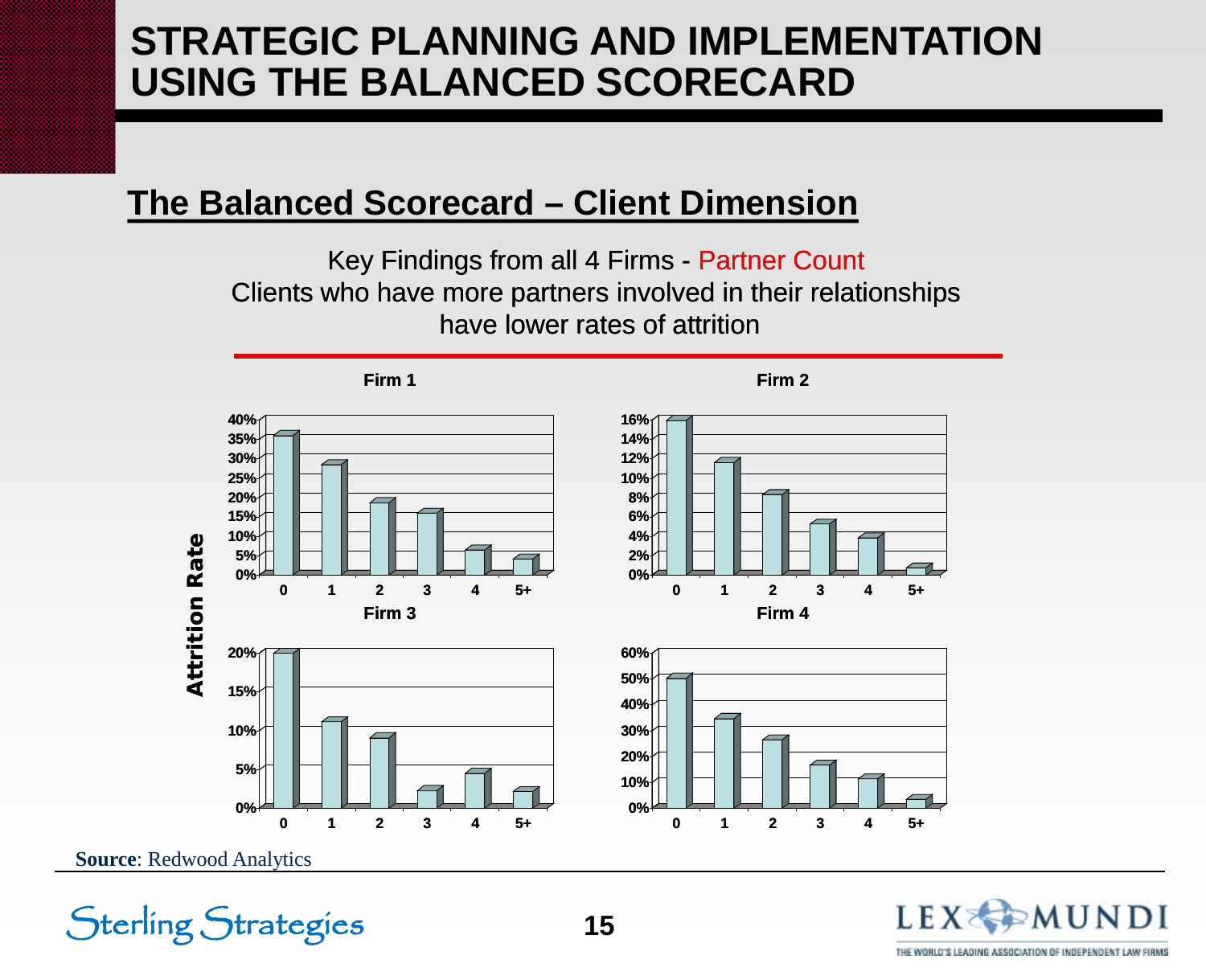#### **The Balanced Scorecard – Client Dimension**

| <b>Existing</b><br><b>Clients</b> | <b>Market</b><br><b>Penetration</b><br><b>Strategy</b><br>(More of the Same –<br>Status Quo $-95\%$ ) | <b>Product</b><br><b>Development</b><br><b>Strategy</b><br>(50% Probability of<br>Success) |
|-----------------------------------|-------------------------------------------------------------------------------------------------------|--------------------------------------------------------------------------------------------|
| <b>New</b><br><b>Clients</b>      | <b>Market</b><br><b>Development</b><br><b>Strategy</b><br>(25% Probability of<br>Success)             | <b>Diversification</b><br><b>Strategy</b><br>(5% Probability of<br>Success)                |
|                                   | <b>Existing</b><br><b>Services</b>                                                                    | <b>New</b><br><b>Services</b>                                                              |

**Source**: Stanford Research Institute

Sterling Strategies

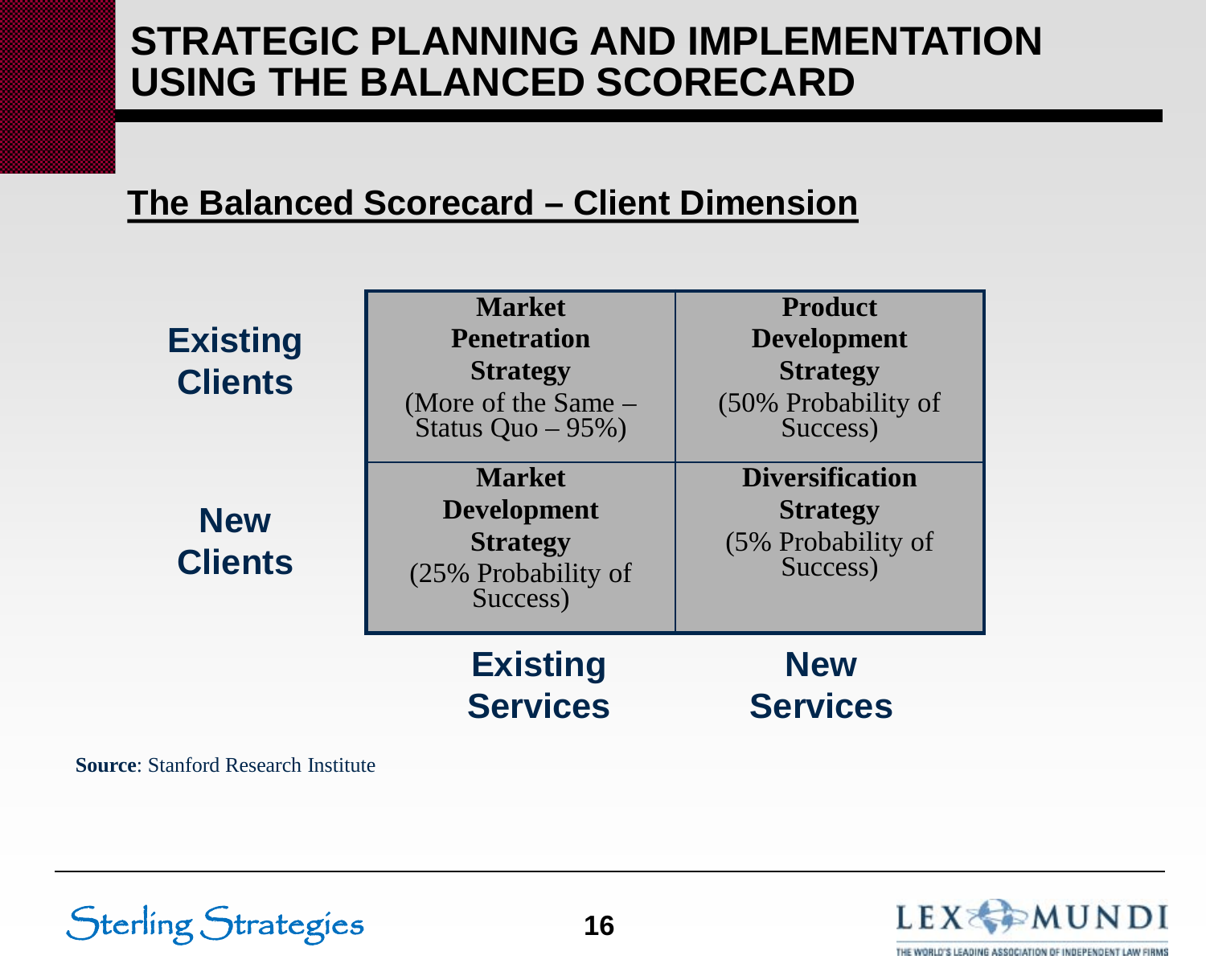#### **The Balanced Scorecard – Business Process Dimension**

- Focus should be on processes that have a genuine impact 其 on financial performance, on client satisfaction/experiences, or – ideally – on both fronts
- Remember the demise of TQM and "Clients First" programs 茧
- Most meaningful business processes occur in one of two 其 places in a law firm
	- In practice groups the closer to the delivery of legal services, the more meaningful the process
	- In administrative functions accounting, procurement, technology management, etc.
- Time capture, billing and collection cycles are often low 車 hanging fruit and link directly to realization



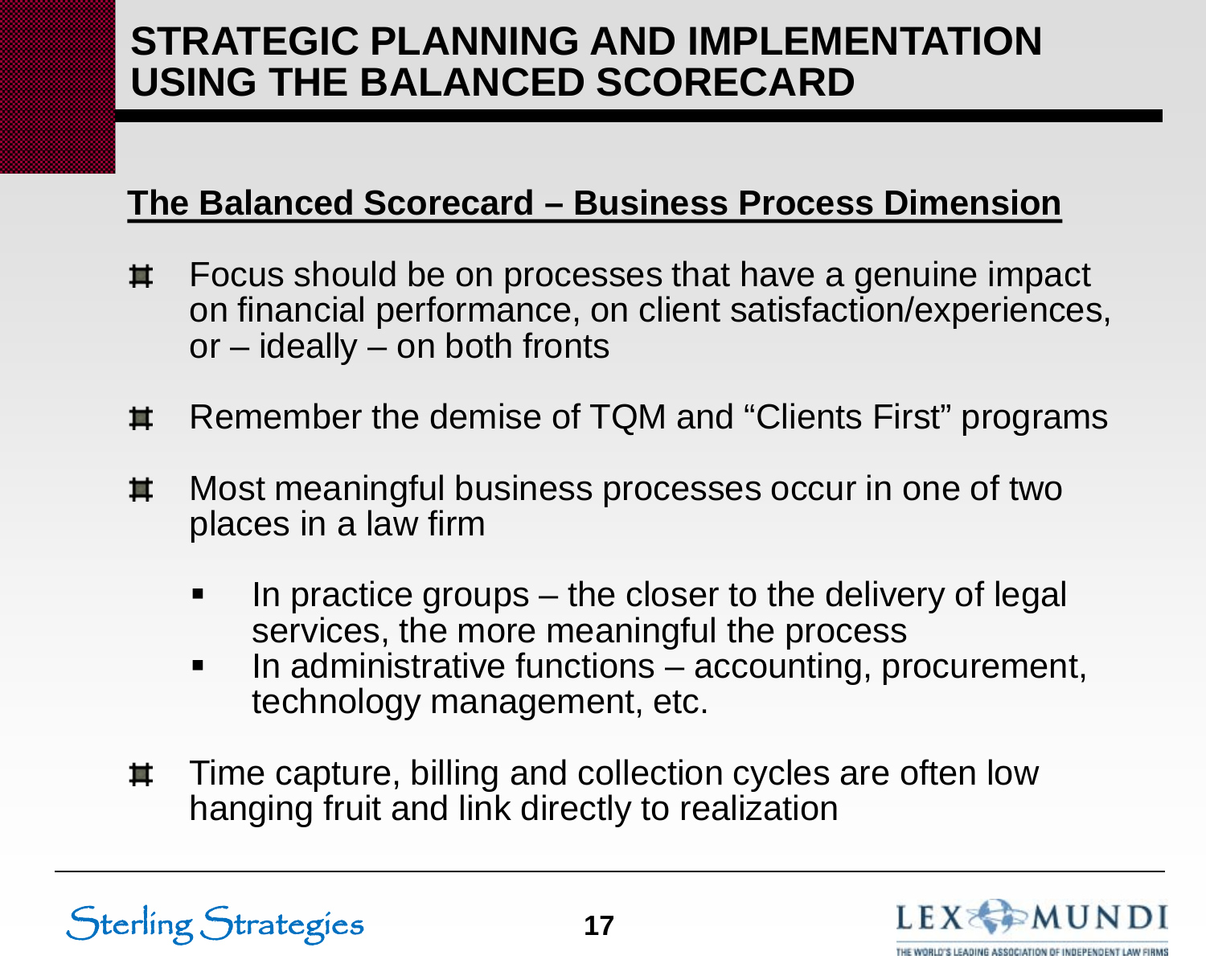#### **The Balanced Scorecard – Business Process Dimension**

- A brief word about alternative fee approaches 苴
- Understand your costs 其
- Understand the clients' motivations 茧
	- Saving money
	- **Predictability**
	- **Shared risk**
- Business process is integral to aligning the two (costs and 其 client motivations) – the solution is a by-product of that analysis

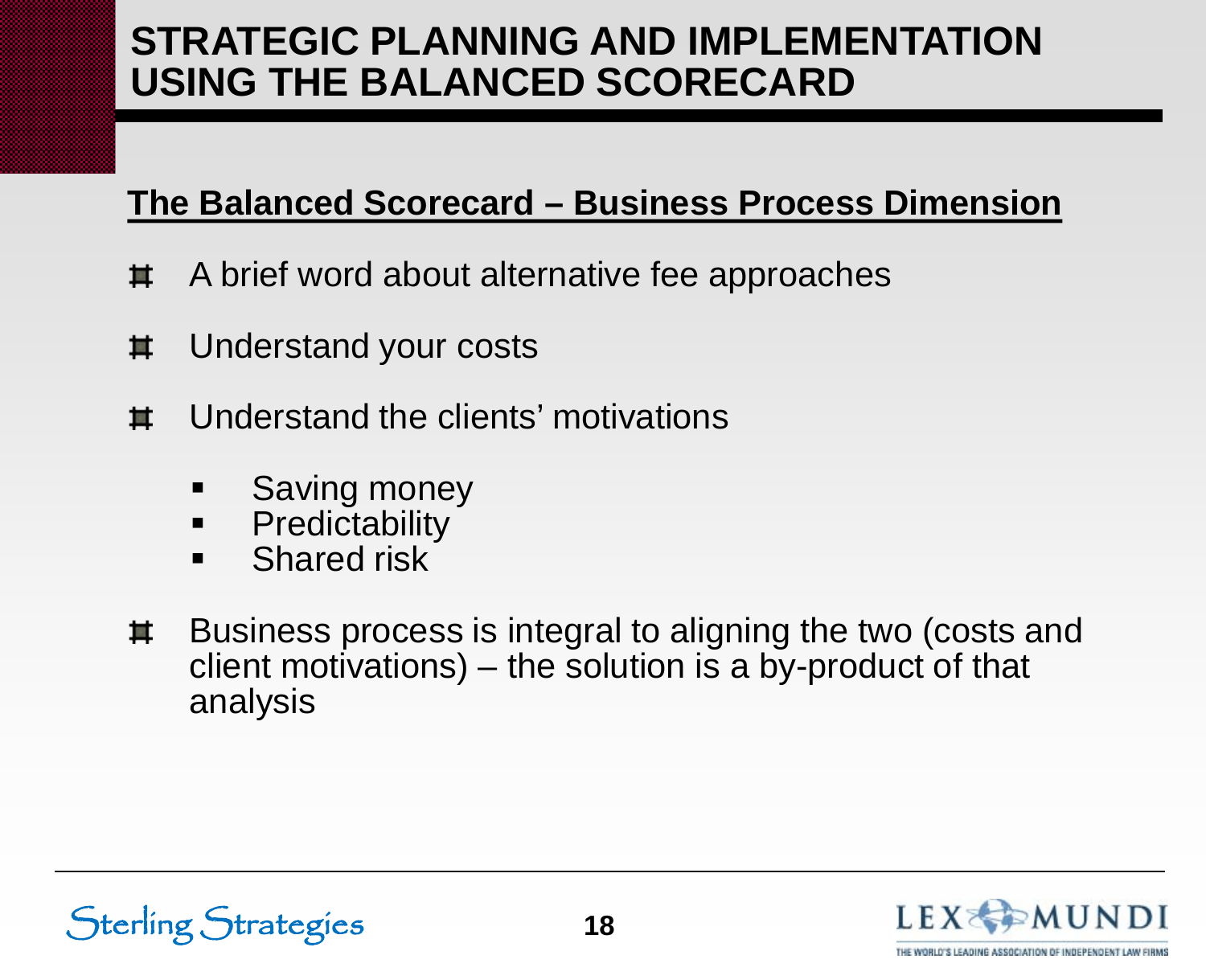#### **The Balanced Scorecard – People and Capabilities**

- Learning and growth is about people, capabilities and tools 其 that support them
- People measures are often (too often) soft 其
- 其 Some hard (and hard to achieve) measures
	- Associate recruiting **and retention** statistics/targets
	- Diversity statistics and targets (relative to competition)
	- Equity partner performance and standards
	- **External recognition**
- Organizational capability analyses gap analysis can focus 耳 and prioritize resources and initiatives

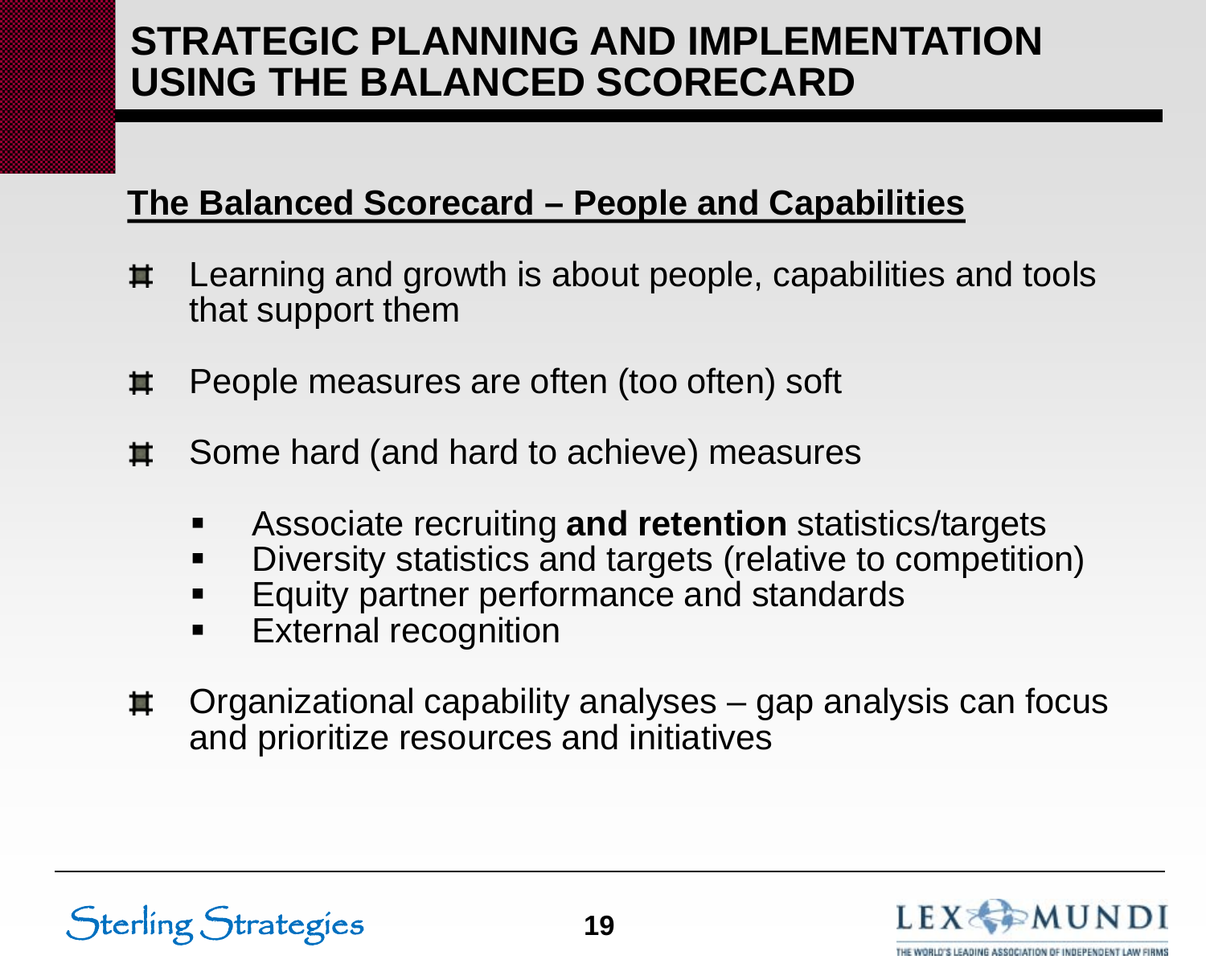#### **The Balanced Scorecard – People and Capabilities**



Sterling Strategies



LEX<sub>3</sub>

THE WORLD'S LEADING ASSOCIATION OF INDEPENDENT LAW FIRMS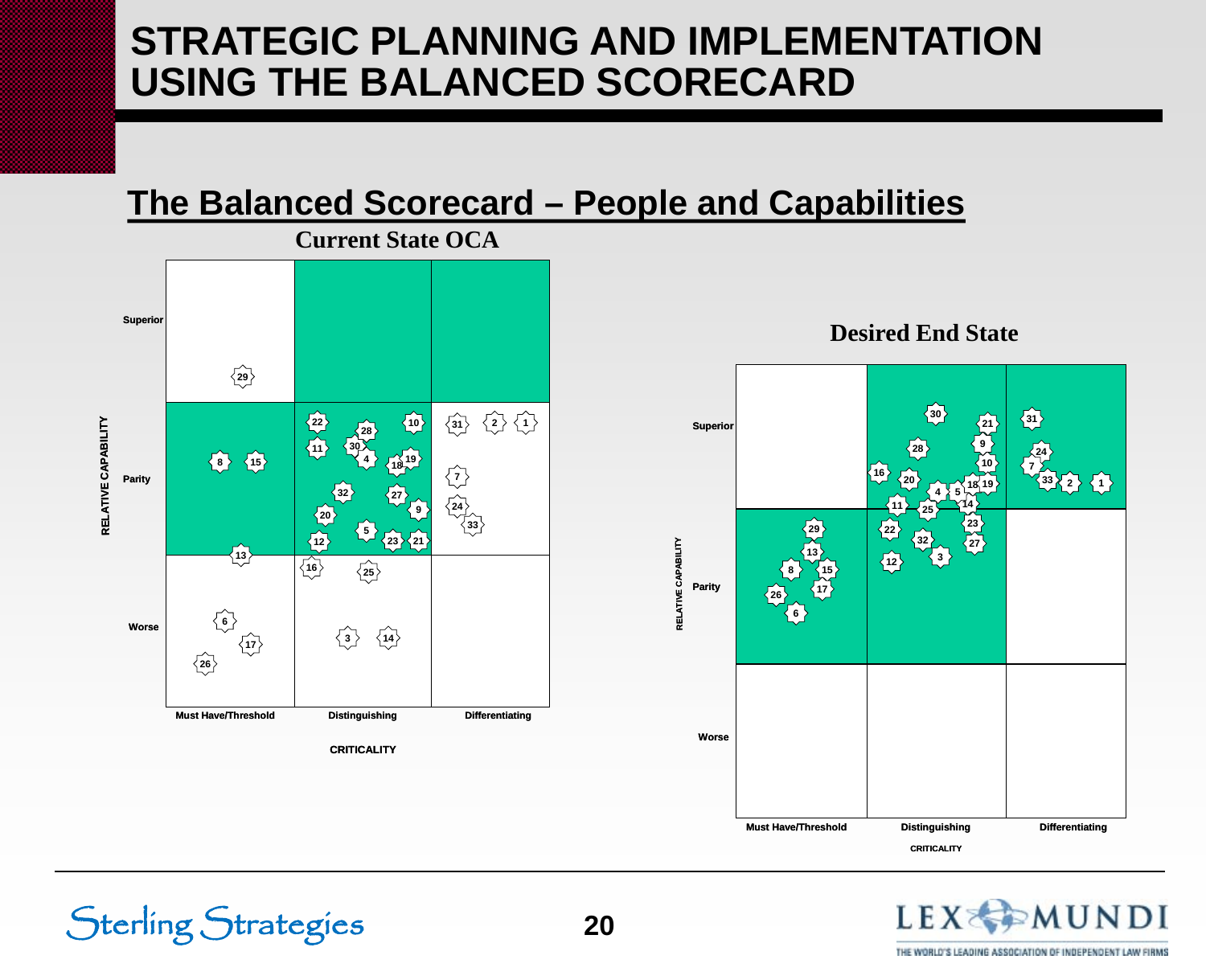## **APPLYING THE CONCEPT – A PRAGMATIC APPROACH**



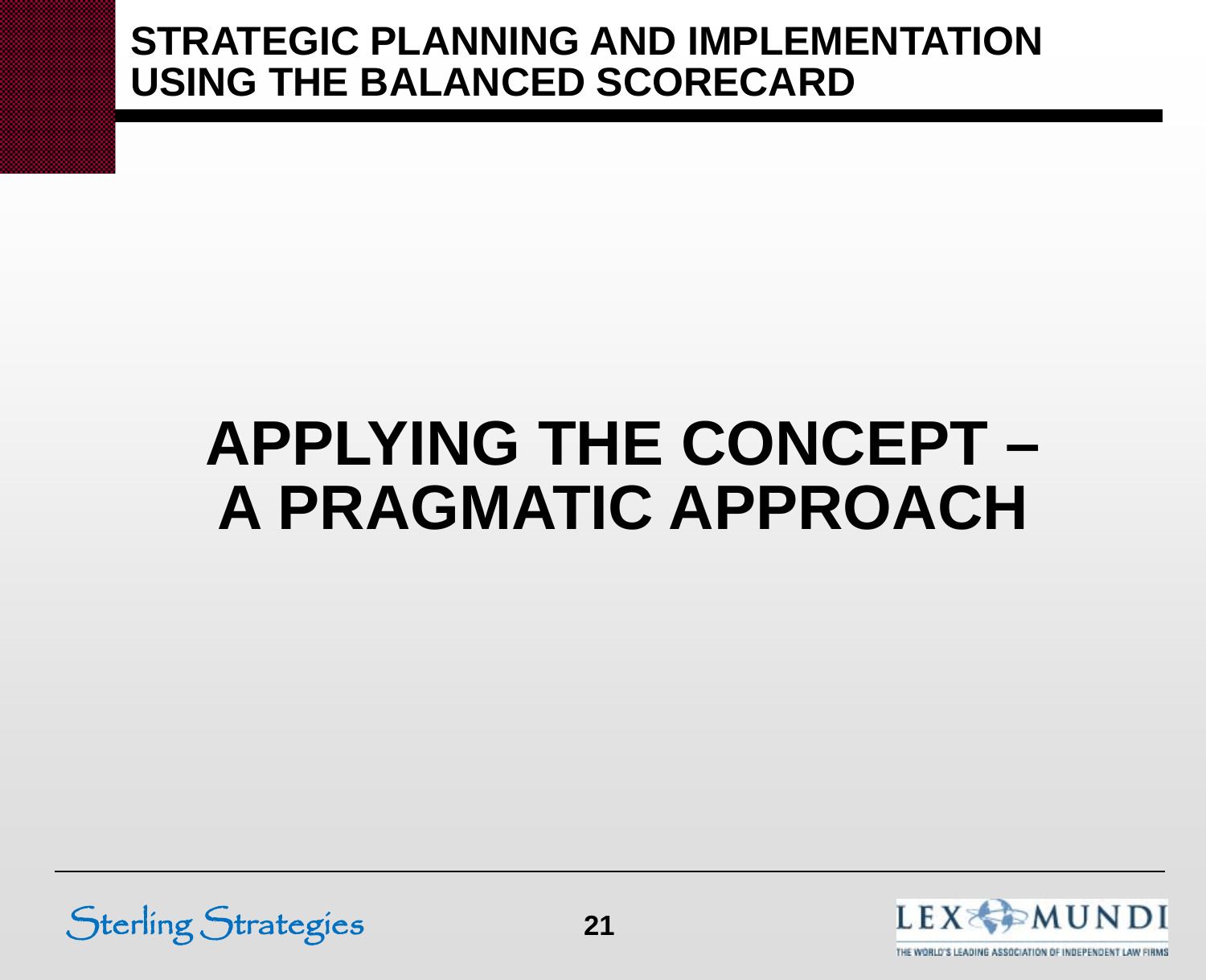#### **Pragmatic Approach for Law Firms**

- First, get a strategic plan, then… 苴
- Firm level planning involves some basic steps 其
	- Analytical rigor internal and external environment
	- Vision and direction setting
	- Strategic positioning where we intend to win
	- Strategy development high level resource allocation
	- **Implementation** plugging in the balanced scorecard
- Articulate high level objectives or targets for profitability and 耳 client relationships
- Express it simply get it on one page 其

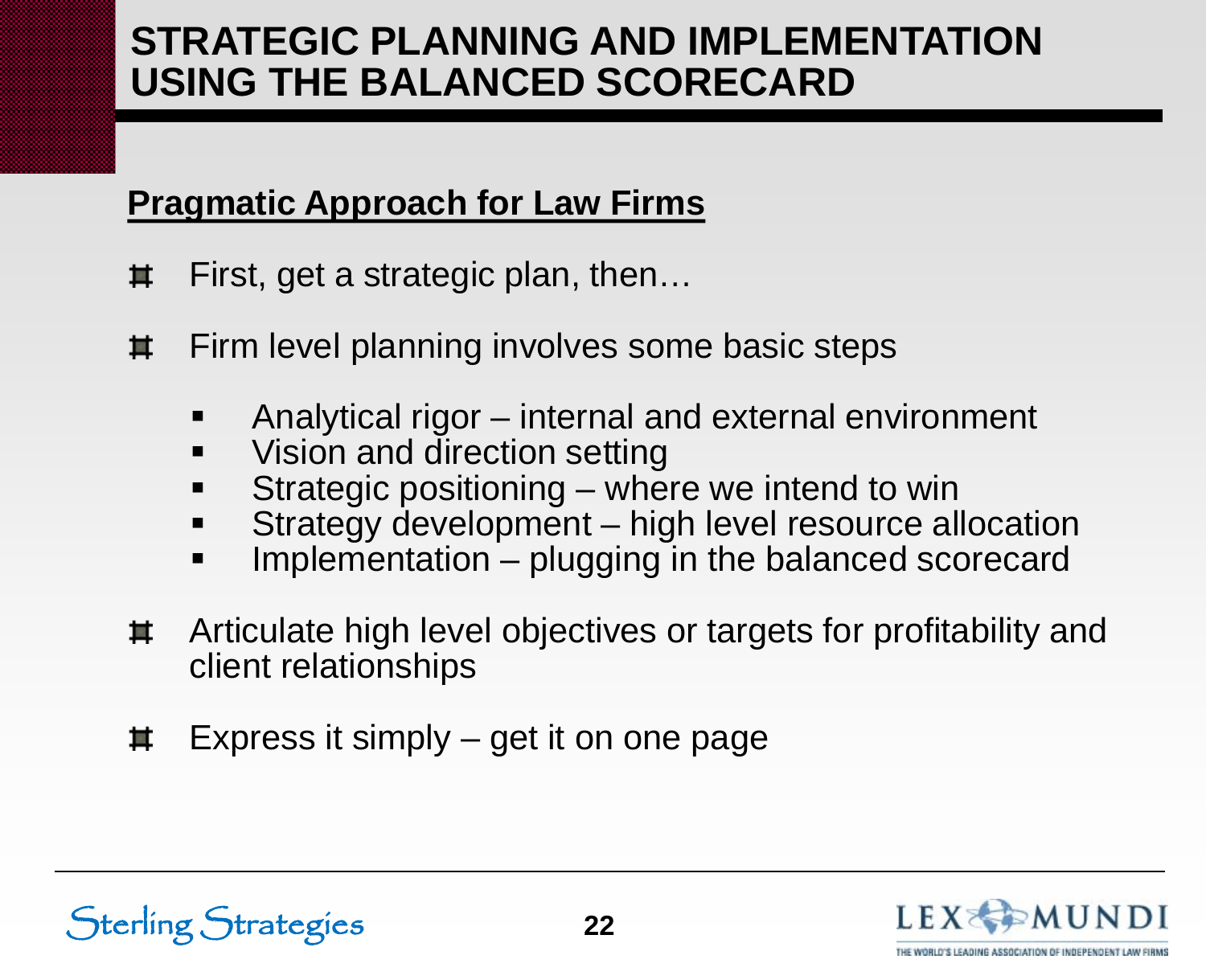#### **Pragmatic Approach for Law Firms – One Page Plan**



**23**

Sterling Strategies

**LEX SEMUN** 

THE WORLD'S LEADING ASSOCIATION OF INDEPENDENT LAW FIR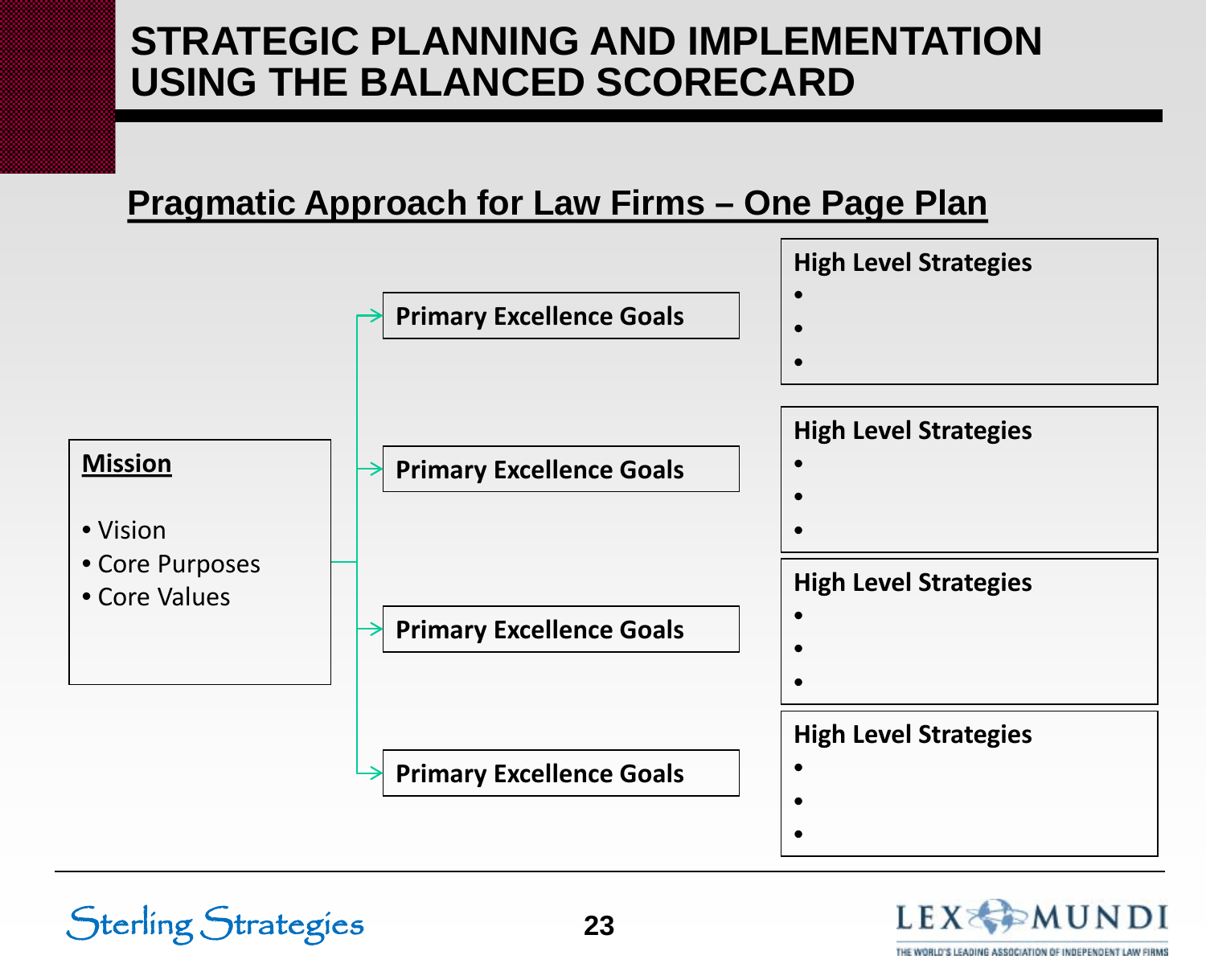#### **Pragmatic Approach for Law Firms – Engage the Practices**

- Ultimately, implementation must involve the practice groups 苴
- Balanced scorecard tools were developed with business 車 units (shared customers, shared products, shared processes) in mind
- Engage the practices by "mapping" the firm's strategy to 車 each practice group – this can be top down or bottom up
- Customize practice portfolio management tools to make it 車 transparent and easy to use

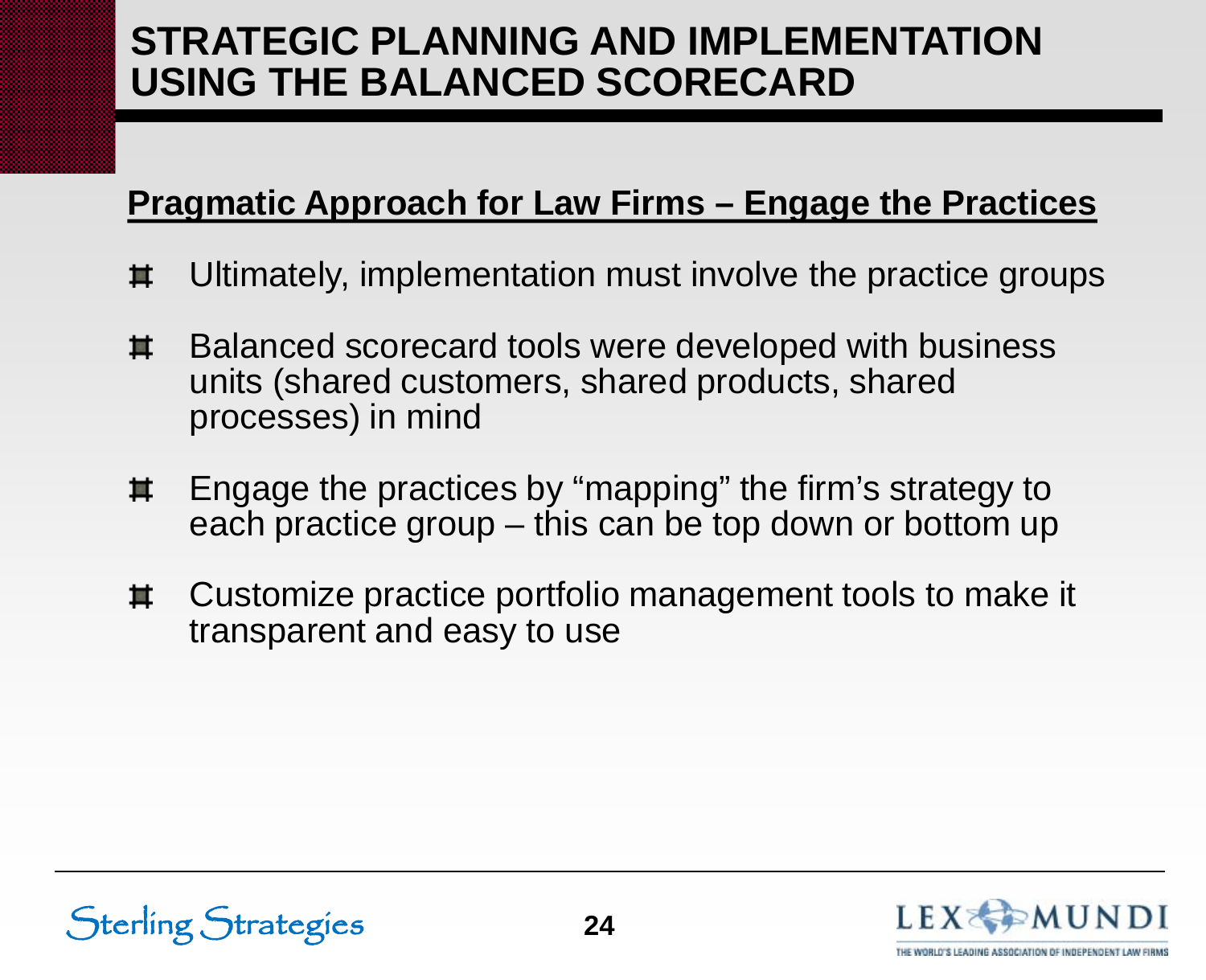#### **Pragmatic Approach for Law Firms – Engage the Practices**



Sterling Strategies **25**

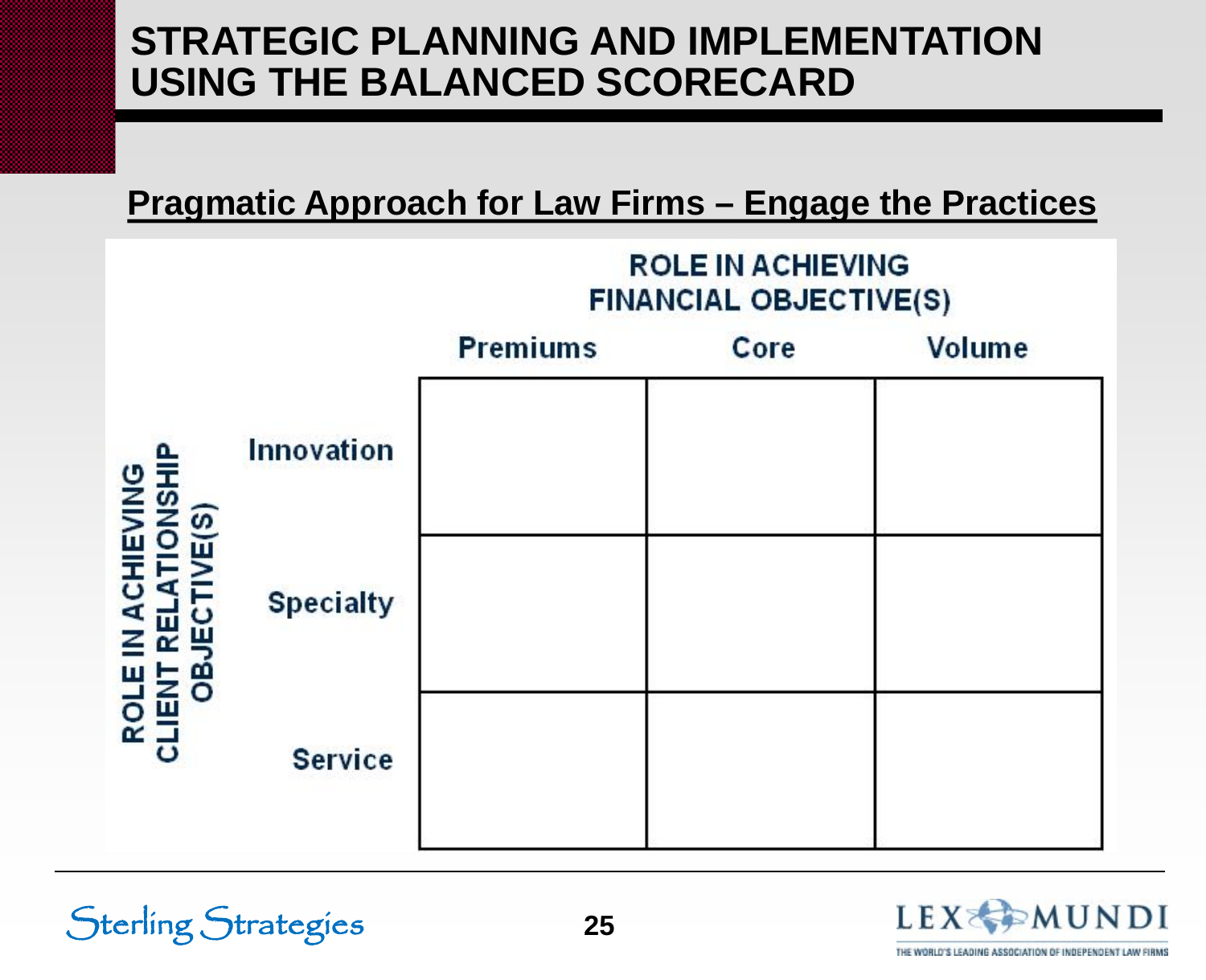#### **Pragmatic Approach for Law Firms – Engage the Practices**

- The practices then drive implementation via the use of 其 balanced scorecard tools
	- Direct actions related to financial performance
	- **Direct actions related to client and business** development (external and cross-marketing)
	- Direct action related to people/professional development
	- **Process improvement focus/initiatives**
- Set near term targets in each area 苴
- Denote champions or owners for each initiative 其
- Meet, monitor and discuss the results 苴

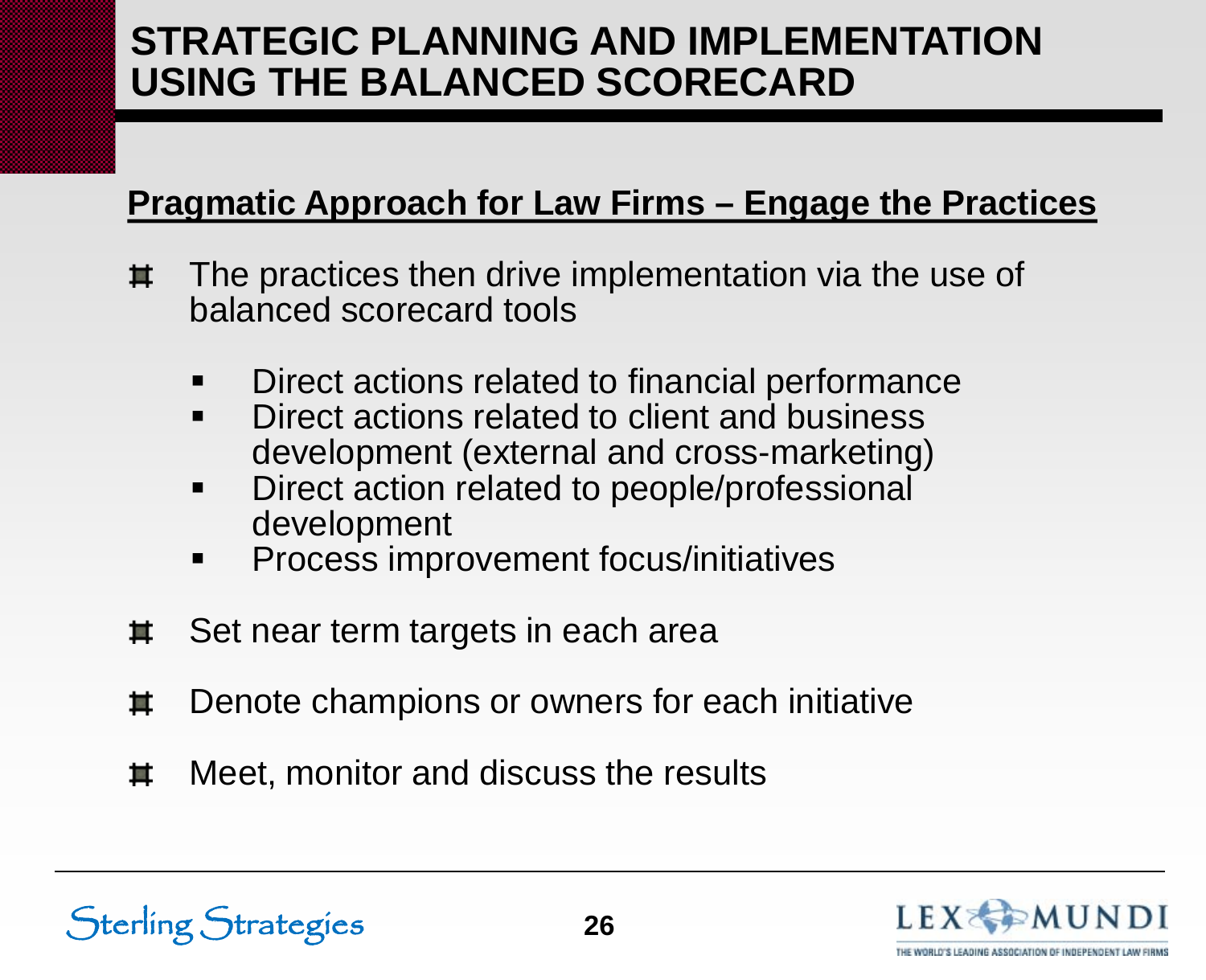#### **Pragmatic Approach for Law Firms – A Continuing Cycle**

- Regular dialog and discussion consultation to the 苴 practices and assistance from administration
- Adjustment based on outcomes of firm strategies and 其 underlying assumptions
- Annual planning at the practice level in line with budgeting 其





THE WORLD'S LEADING ASSOCIATION OF INDEPENDENT LAW I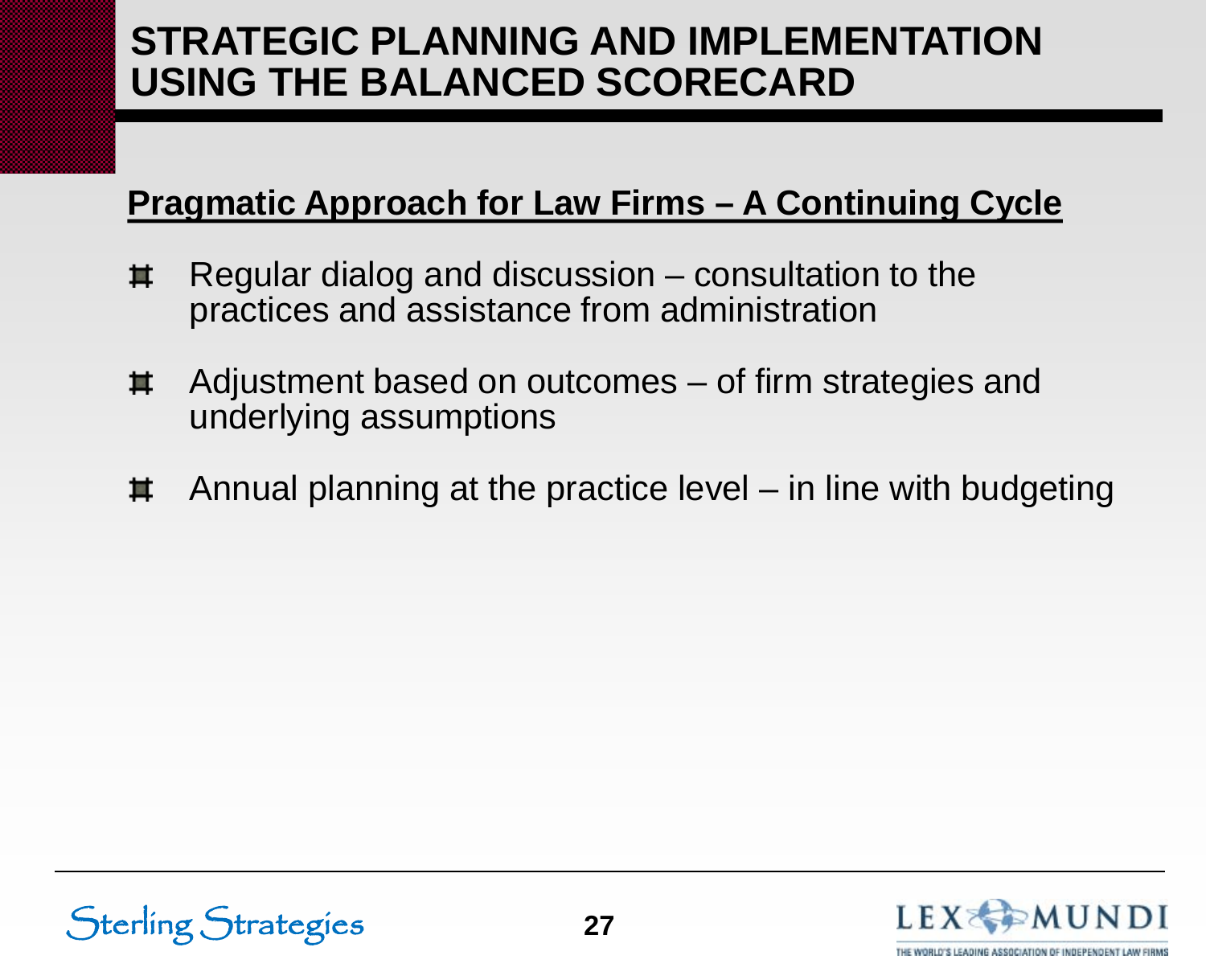#### **Pragmatic Approach for Law Firms – A Continuing Cycle**



**28**

Sterling Strategies

LEXXMUNDI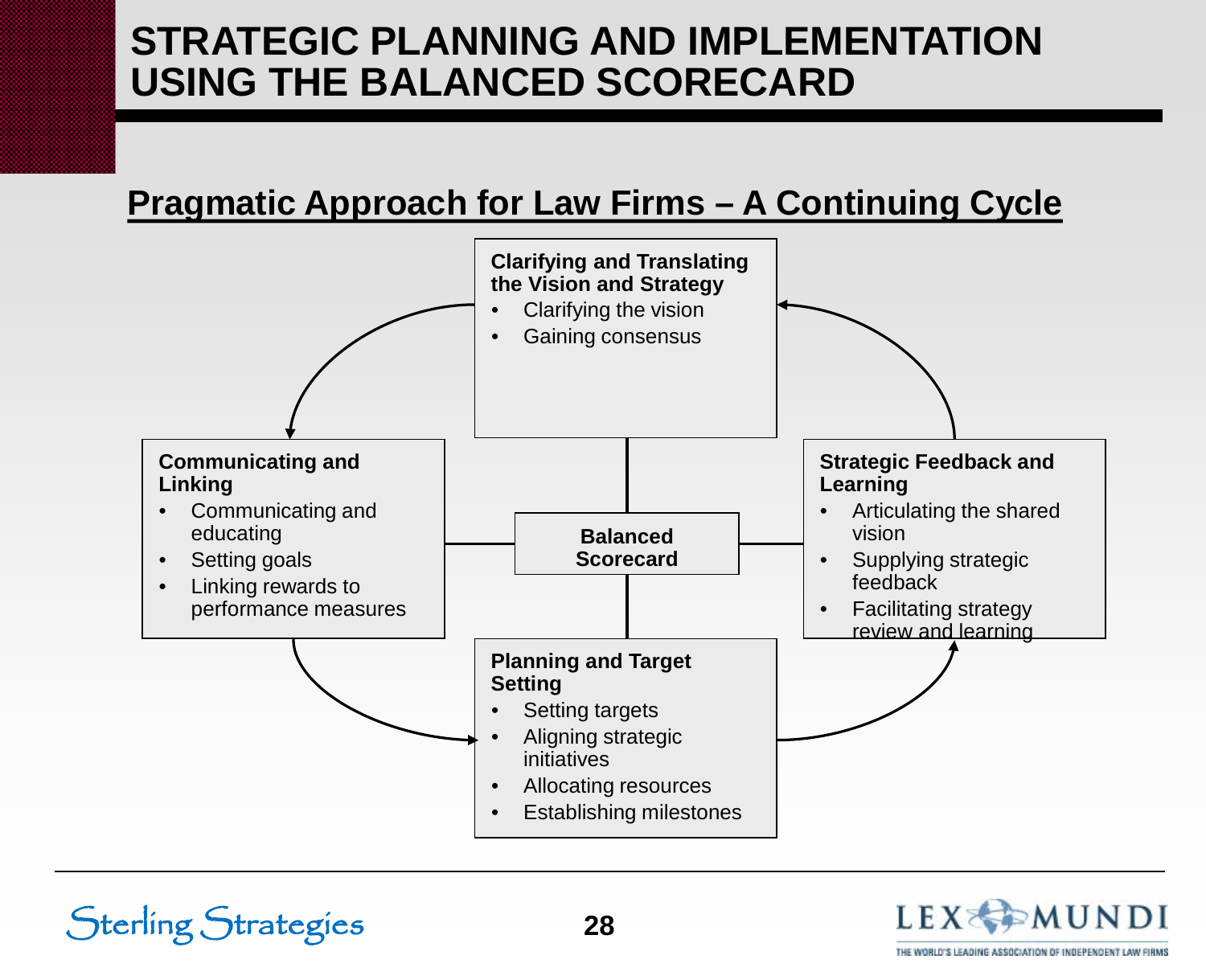# **CASE STUDIES**